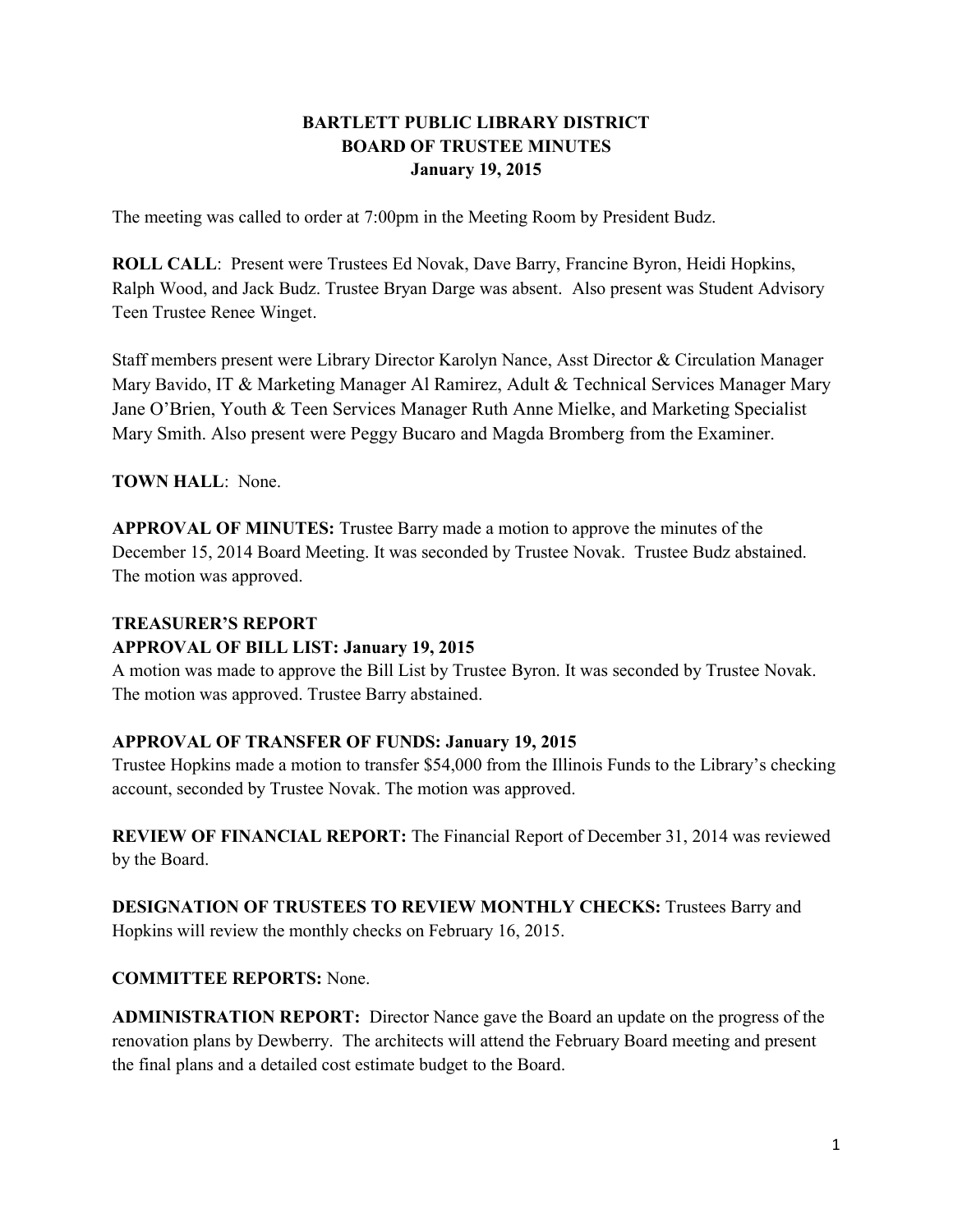**CORRESPONDENCE**: Notice was received from Secretary of State Jesse White that the Bartlett Library has received \$46,943.75 from the Public Library Per Capita Grant. Elgin Community College will be having a *Founder's Day* Celebration on February 15, 2015. The Courier News featured an article about the grand prize winner of the Library's Mixed Media contest, Dr. Hank Allen. Dr. Allen's entry is titled, "From Social Deprivation to the Joy of Learning."

## **REPORTS, QUESTIONS AND ANSWERS: President and Trustees**

Trustee Barry will be part of the Membership Committee at RAILS and will be attending a meeting next month.

# **STUDENT ADVISORY TEEN TRUSTEE REPORT:** Student Advisory Teen Trustee (SATT)

Winget reported the Exam Cram week was successful. About 20 teens attended the study sessions in the meeting room each night. The upcoming Mic Night has been advertised with flyers in the schools and on Facebook. Several people have signed up for the event.

# **ACTION ITEMS:**

# **Review/Approval of 2014-2016 Strategic Plan - 12 month goals:**

Trustee Barry made a motion to approve the progress report of the Strategic Plan. It was seconded by Trustee Hopkins and the motion passed.

## **Review/Approval FY 2013-2016 Marketing Plan:**

Trustee Byron made a motion to approve the FY 2013-2016 Marketing Plan that was created by IT & Marketing Manager Al Ramirez and Public Relations Specialist Mary Smith. It was seconded by Trustee Barry and the motion passed.

## **Approval NIMEC Authorized Signers (Karolyn Nance / Mary Bavido):**

Trustee Wood made a motion to delegate the signing of the agreement with NIMEC to Karolyn Nance and Mary Bavido. It was seconded by Trustee Hopkins and the motion passed.

## **Trivia Event Friday, April 17, 2015:**

The library is planning a special after-hours event for this year's National Library Week. Trustee Barry made a motion to allow after-hours use of the Library for a Trivia Contest on Friday, April 17, 2015. It was seconded by Trustee Novak and the motion passed. Trustee Wood abstained.

## **DISCUSSION ITEMS:**

## **Illinois Governmental Ethics Act 5 ILCS 420/4A-101**

## **Statement of Economic Interest:**

Trustees are asked to review this information and submit their forms by May 1, 2015.

## **Per Capita:**

See Correspondence above.